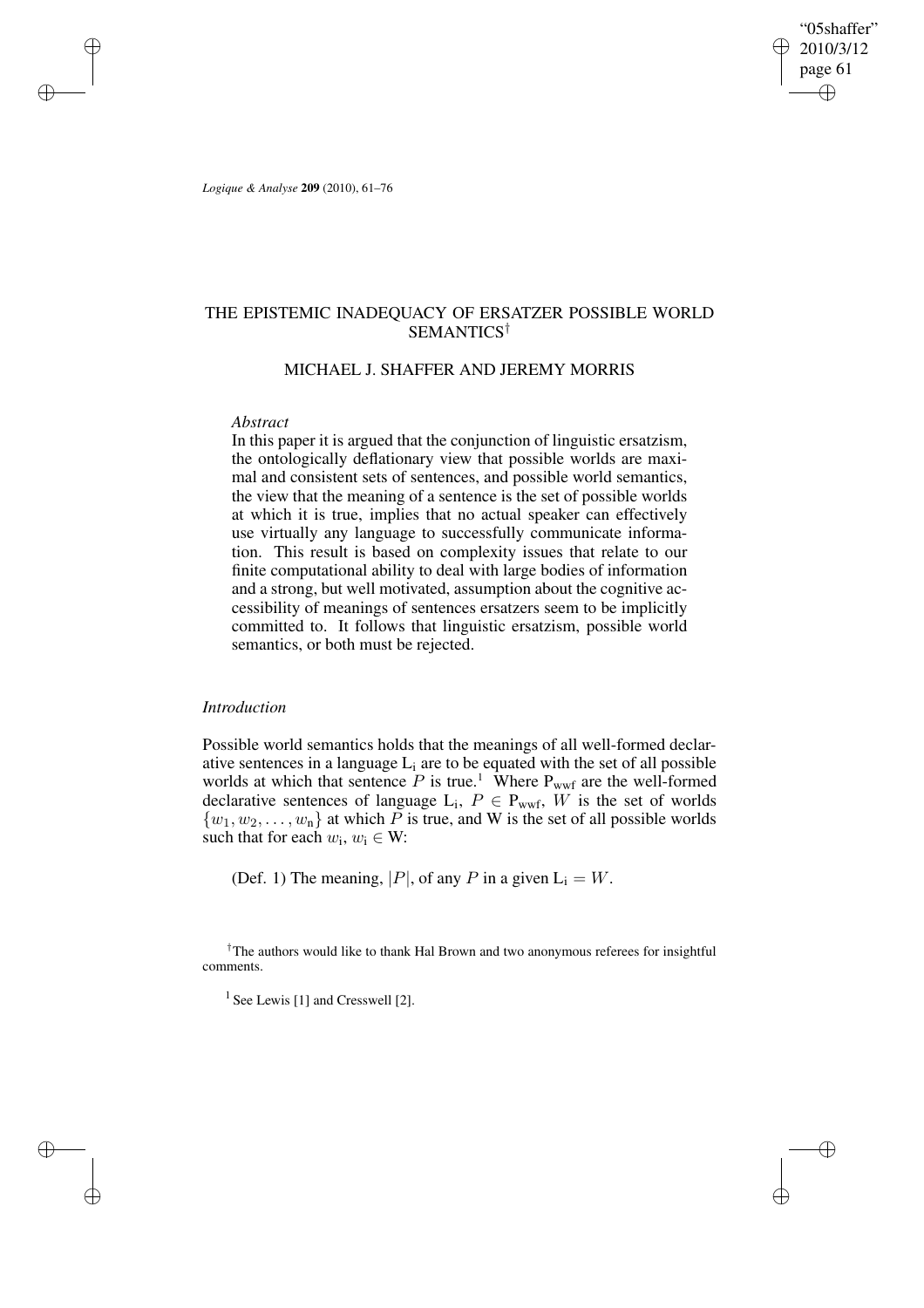"05shaffer" 2010/3/12 page 62

✐

✐

✐

✐

There are, of course, a variety of views concerning the nature of possible worlds, and, hence, a variety of views concerning how we ought to interpret Def. 1. One attractive and ontologically conservative view is linguistic ersatzism, and this view has been championed by the likes of such notables as C.I. Lewis [3], Carnap [4], Hintikka [5] and Montague [6]. There are, however, serious problems with this particular view of possible worlds, especially as it is applied in the analysis of the semantics of actual languages as employed by real linguistic agents. These worries arise in the context of some objectionable computational aspects of possible world semantics and linguistic ersatzism that threaten our ability to cognitively grasp the meanings of sentences. As a result this conjunction of views implies our inability to communicate information and so cannot be an adequate semantics for real languages.

## 1. *Linguistic Ersatzism*

Before we can analyze the acceptability of this view, we must consider how the ersatzer conceives of possible worlds. Essentially, on this view a possible world is to be reductively identified with a maximal and consistent set of sentences. So we can define ersatzer possible worlds as follows. Where each  $S_l$  is a maximal and consistent set of sentences in some language and  $w_j \in W$ ,

(Def. 2)  $(\forall w_i)(\exists S_l) w_i = S_l$ .

Thus, for ersatz semantics the meaning of a sentence  $P$  is exhaustively given by linguistically specifying the various ways the total world could have been such that the sentence in question is true, and this is just to specify the set of maximally complete and consistent state-descriptions at which  $P$  is true.<sup>2</sup> We will refer to the set of  $S_l$  that constitute W for a given P, as S, or the 'S-set' of  $P$ . The S-set of a given  $P$ , is the semantic, or information, content

✐

✐

✐

<sup>2</sup> One might argue that the ersatzer need not *identify* meanings with possible worlds understood as sets of sentences and suggest that the ersatzer should simply regard these constructions as useful fictions or models of actual meanings. However, this tactic is not really open to the ersatzer. First, either the ersatzer who accepts possible world semantics identifies meanings with possible worlds, or that view is simply not a version of possible world semantics. Second, without the identification of meanings with possible worlds the metaphysical motivation of ersatzism, to reject realism about possible worlds by reducing them to sets of sentences, is lost. Finally, if such a theorist holds that the sets of sentences that characterize possible worlds are merely useful fictions or models and not to be identified with meanings then the *ersatzer* not only loses any reason to reject realism about possible worlds but is in danger of being thereby committed to a rejection of realism about meaning (for more on this last problem see section 5.2).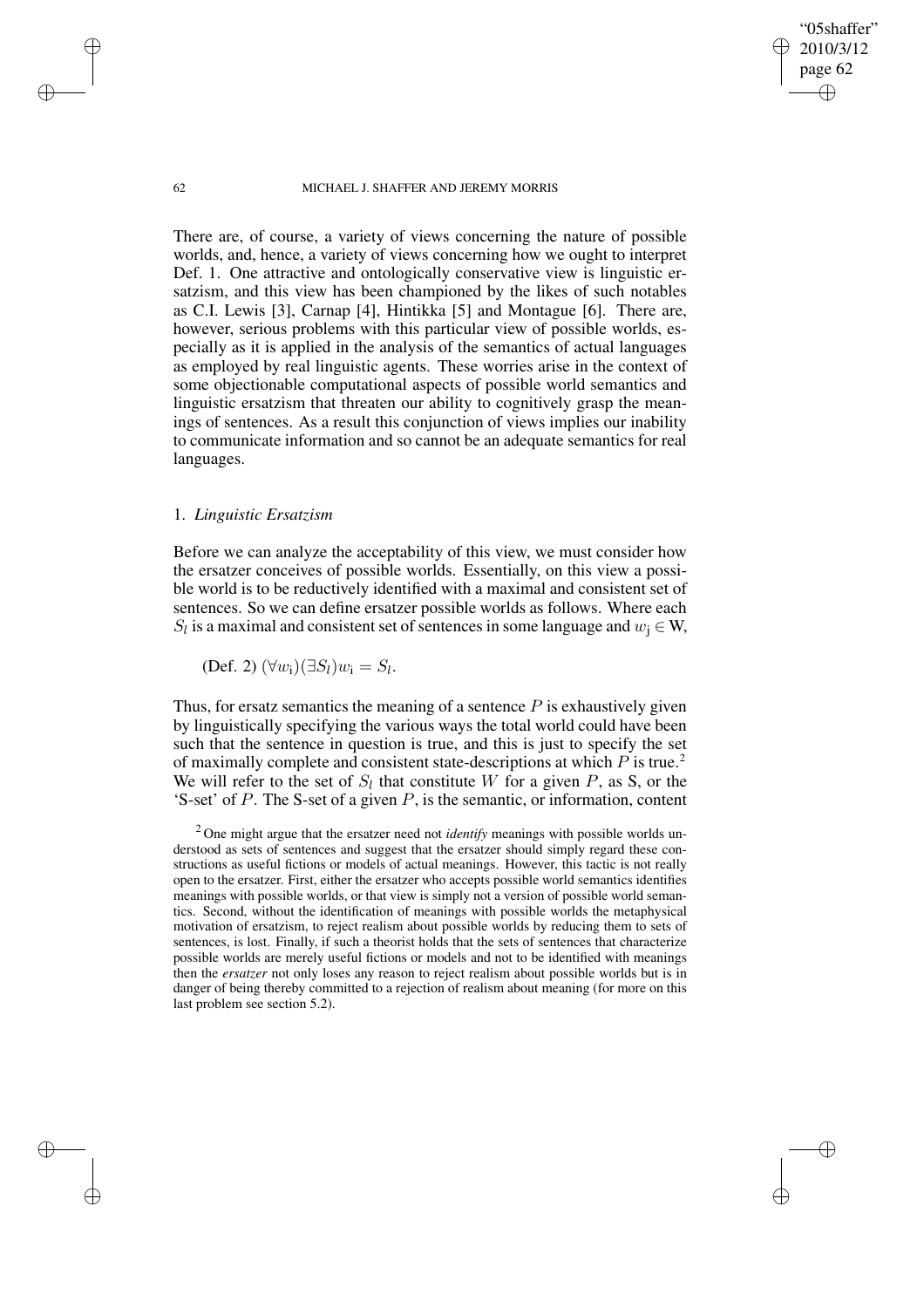✐

of P in the Wittgensteinian and Popperian sense that the S-set specifies for P the "range that it leaves open to the facts  $(41)$ " [7].<sup>3</sup>

## 2. *Ersatzism and Our Grasp of Meanings*

✐

✐

✐

✐

Owing to its ontological austerity, ersatzism concerning possible worlds is one of the most well entrenched views concerning the nature of possible worlds. Nevertheless, this appealing conjunction of linguistic ersatzism and possible world semantics entails that no actual human being is physically capable of producing or comprehending meaningful sentences of most ordinary and many formal languages (i.e. no such being could possess adequate semantic competence). But of course this is absurd, and so either ersatzism or possible world semantics or both must be rejected. Deriving this conclusion that contradicts the empirical facts of human language use from the conjunction of these two compelling doctrines will require only that we accept a rather mild and well-verified claim concerning the reasoning/computational abilities of finite agents like ourselves, and an intuitively plausible claim concerning the relationship between the meaningful use of language and the cognitive accessibility of such meanings that ersatzers seem to be implicitly committed to.

## 3. *The Epistemic Assumption*

The first condition to be imposed on a theory of meaning is *the epistemic assumption*. It simply states that to meaningfully use, or to effectively communicate by using, a sentence requires that the user have knowledge that the sentence means what it does.<sup>4</sup> In other words, one must 'grasp' the meaning

<sup>3</sup> Compare Popper [8], 119–120.

<sup>4</sup> One might be tempted to claim that such beliefs need only be *de re* beliefs and not *de dicto* beliefs, but, following Pollock [9], 60–81, *de re* beliefs are either derived from prior *de dicto* beliefs or acquired directly by perception. Neither of these options would work here for the ersatzer for obvious reasons. Moreover, Salmon [10] gives us some reason to believe that *de re* beliefs are reducible to *de dicto* beliefs. Alternatively, one might be tempted to argue that effective communication requires only that one know how to use a given sentence. But, we there are good reasons to believe that knowing how to use a sentence for effective communication *requires* knowing what it means. We are in good company here in making this assumption as this sort of cognitivist view is shared in various forms by Dummet [25], Davies [26], Heck [27], Higgenbottom [28] and Larsen and Segal [29], among others.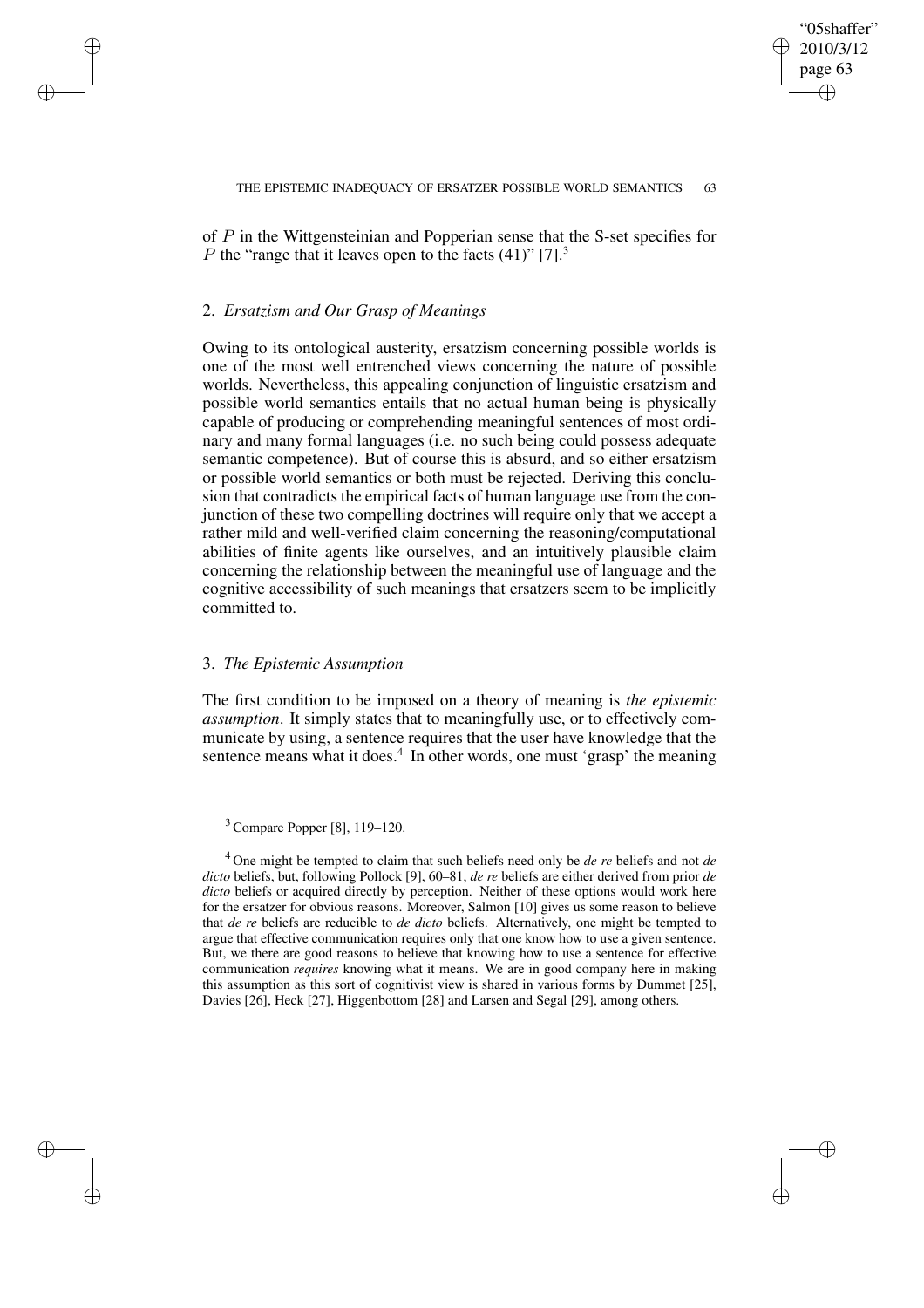"05shaffer" 2010/3/12 page 64 ✐ ✐

✐

✐

#### 64 MICHAEL J. SHAFFER AND JEREMY MORRIS

of an expression to use it correctly. 5 In accord with the basic principles of epistemic logic this will be interpreted as requiring of A that  $B_{AT}$  (P means S) &  $J_{A,T}B_{A,T}(P$  means S) & (P means S), where  $B_{A,T}P$  represents A's belief that P in situation T and  $J_{A,T}B_{A,T}P$  represents A's being justified in his believing that  $P$  in situation  $T$ . This principle guarantees the satisfaction of the intuitively plausible requirement that S-sets must be the object of a positive doxastic attitude on the part of A.

From this principle it follows that if  $B_{A,T}(P)$  means S) &  $J_{A,T}B_{A,T}(P)$ means S), then S must be cognitively accessible to  $A$  in some minimal respect. This derived requirement will be referred to as the doxastic assumption. Moreover, if  $A$ 's successful use of a sentence requires that she believe that P means S by the epistemic assumption, then it seems that A must minimally be able to conceive that S if  $A$  is to successfully use that sentence. This further derived basic requirement will be referred to as the conceivability assumption.

## 3.1. *The Epistemic Assumption Formalized*

The EA may be controversial, but, nevertheless, it appears to be an important component of the sort of semantical theories to be discussed here. It can be given a more precise formulation as follows:

(EA) For any agent A, A's use of P of  $L_i$  in situation T for purposes of effective communication  $\rightarrow K_{A,T}(P)$  means S).<sup>6</sup>

In EA  $K_{A,T}(P$  means S) symbolizes A's knowledge that P means S in T, and this is intended to be in accord with Def. 1 and 2. By the basic principles of epistemic logic we can reformulate EA as follows:

 $(EA')$  For any agent A, A's use of P of  $L_i$  in situation T for purposes of effective communication  $\rightarrow$   $B_{A,T}(P$  means S) &  $J_{A,T}B_{A,T}(P)$ means S) &  $(P$  means S).

It might be argued that language users should not be required to *explicitly* verify or check that P means S; that  $J_{A,T}B_{A,T}(P)$  means S) need only be interpreted as it being the case that A *could* verify that P means S. Perhaps

 $5$  Compare Creswell [11]. Also, Jackson [12] has very recently defended this position in the context of possible worlds semantics.

<sup>6</sup> 'Effective communication' is here used in the sense of successful transmission of information.

✐

✐

✐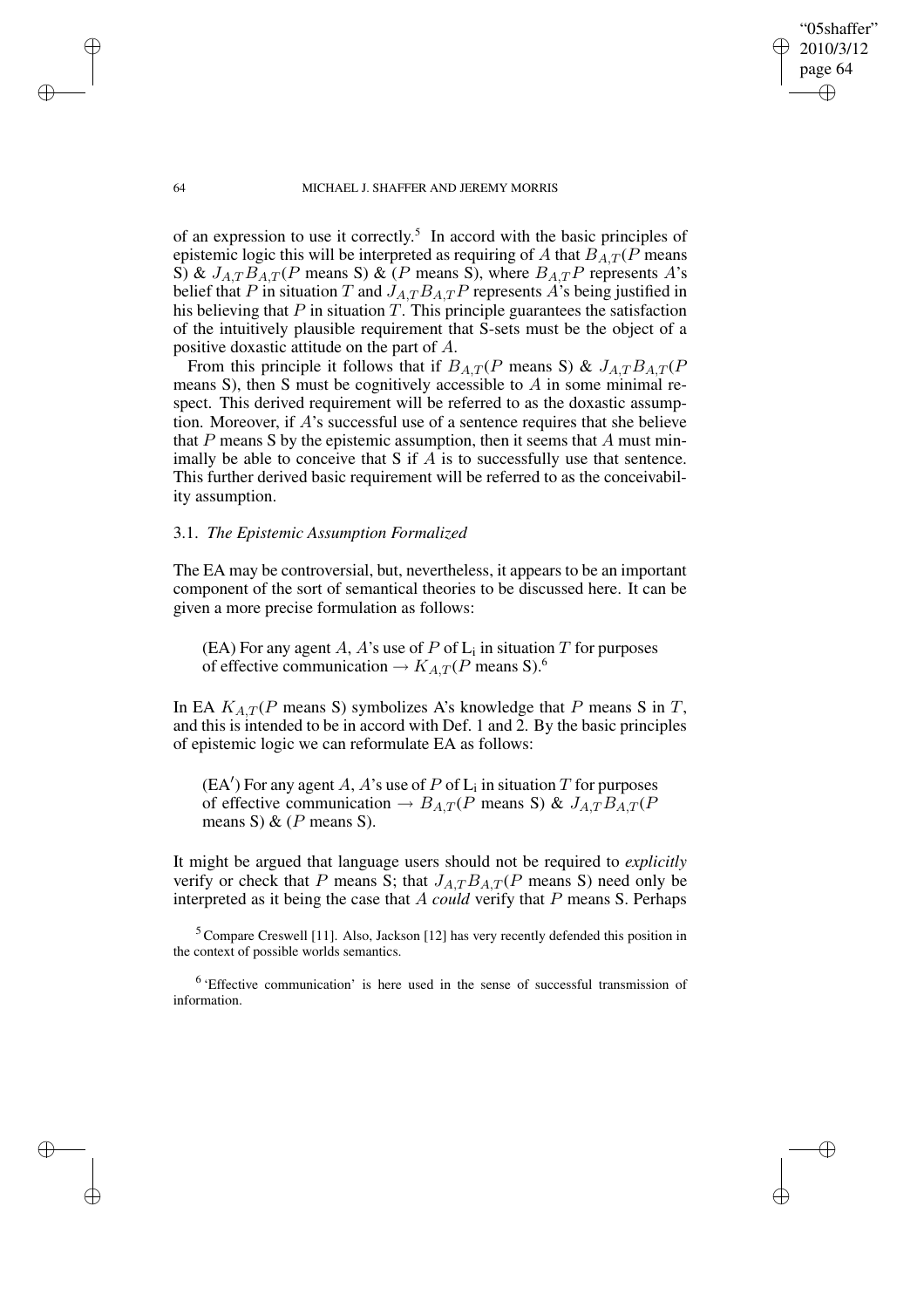"05shaffer" 2010/3/12 page 65 ✐ ✐

✐

✐

✐

✐

✐

✐

it need only be the case that it is, in principle, physically *possible* for the language user to do so. In responding this way, ersatzers might be thus tempted to suggest that the meaning claims are *implicit* epistemic or doxastic states, and also that our justifications for believing that some meaning is the meaning of a given sentences need only be such that they could be produced.

So one might object that EA' is an excessively strong epistemic principle to impose on language users in that, given this assumption, it appears that meaningful use of any sentence requires that the language user have explicit knowledge of the meaning of a sentence and that she be able in the explicit cognitive possession of the justification for the associated meaning claim, as opposed to some weaker cognitive stance toward that meaning claim such as mere belief, or partially justified belief. These worries can be accommodated as follows:

(EA") For any agent A, A's use of P of  $L_i$  in situation T for purposes of effective communication  $\rightarrow iB_{A,T}(P$  means S) &  $\Diamond J_{A,T}B_{A,T}$  $(P \text{ means } S) \& (P \text{ means } S).$ 

Here  $iB_{A,T}P$  indicates A's implicitly believing that P in T, and  $\Diamond J_{A,T}B_{A,T}$ ( $P$  means S) indicates the physical possibility of  $A$ 's being justified in believing that (P means S). So all that  $EA''$  requires of A for A to successfully communicate is that  $A$  implicitly believes that  $P$  means  $S$  and that  $A$  could justify that  $P$  means  $S$ .

Having offered this interpretation of the epistemic assumption, we can now offer a more formal presentation of the doxastic assumption as follows:

(DA)  $iB_{A,T}(P$  means S) &  $\Diamond J_{A,T}B_{A,T}(P$  means S)  $\rightarrow$   $C_{A,T}$ S.

Here  $C_{A,T}P$  means that P is conceivable for A in T. DA simply asserts that A's being in the positive but implicit doxastic state of believing truly that  $P$  means  $S$  also implies that  $A$  be able to possess the minimal, neutral, sub-doxastic state of comprehension or conception of the meaning of P. It is hard to see how this could be denied. If  $P$  is to be successfully used by  $A$ in communication, then the members of S must be thinkable for  $A$ .<sup>7</sup> Recall

 $<sup>7</sup>$  Here we are defining the requisite concept of conceivability as the type of cognitive</sup> access to members of S which requires that the members of S are consistent and which is minimally required for belief. We note that the relevant concept is closely related to David Chalmers concept of ideal positive conceivability [24], although with a verificationist twist. More importantly, while it is surely possible to conceive of set's being inconsistent or to conceive that some of its members are inconsistent (and it is in fact easy to construct arbitrary examples of such sets, e.g., the set of all round squares), it is not possible to conceive an inconsistency. The former possibility is a real possibility — it is just conceiving of the fact that a given set is inconsistent — whereas the latter kind of case is simply not possible. For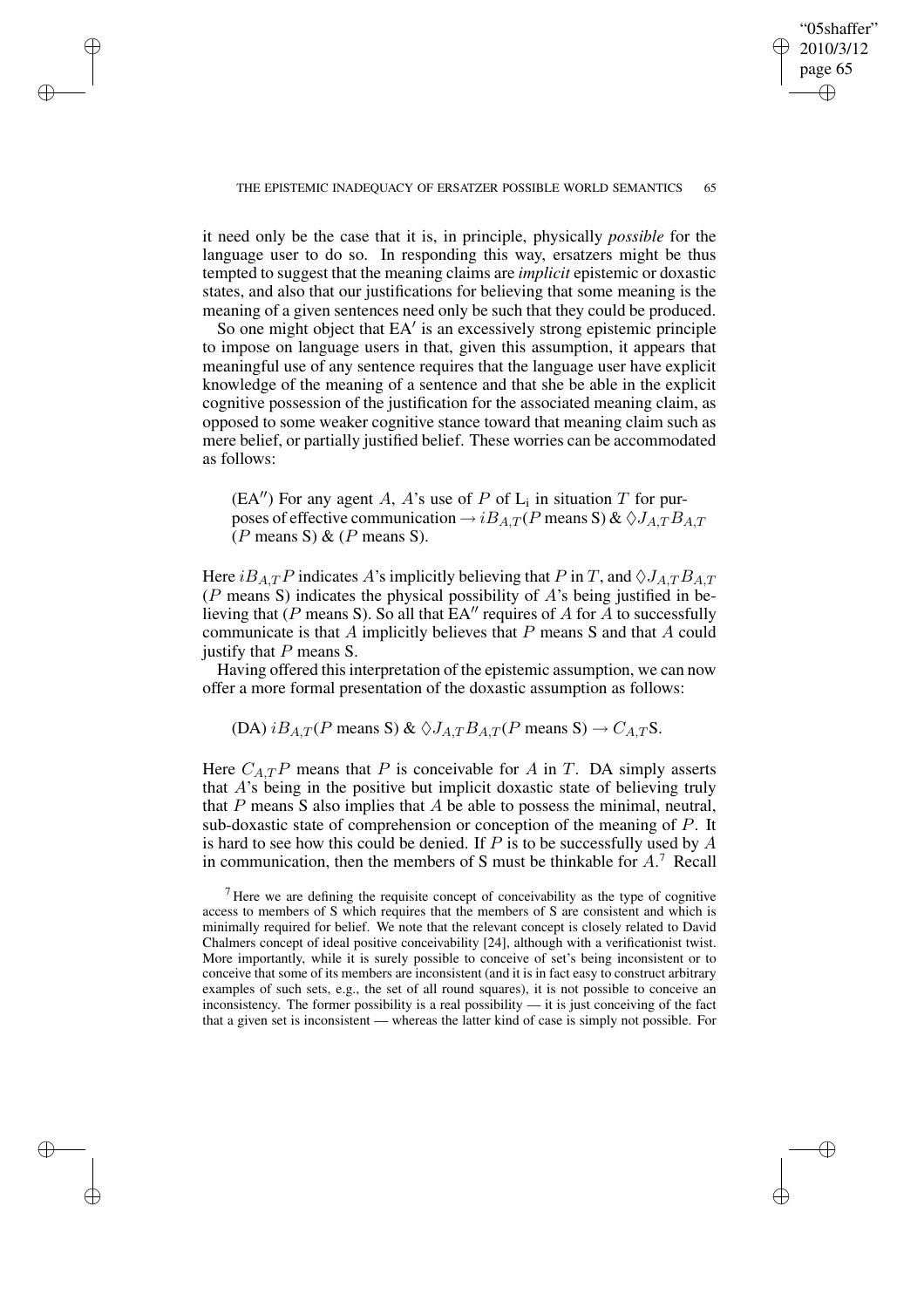✐

#### 66 MICHAEL J. SHAFFER AND JEREMY MORRIS

that  $S =_{df.} \{S_l, S_m, S_n, \ldots, S_k\}$ , and it seems reasonable to assume that the conceivability of S is just the conceivability of individual the elements of  $S^8$ .

Given DA it is then plausible to believe that the additional derived principle, *the (strong) conceivability assumption*, is also true:

$$
(SCA) C_{A,T}S \to K_{A,T}(\oplus S).
$$

✐

✐

✐

✐

Here '⊕S' indicates that the elements of S are individually consistent. SCA simply asserts that a meaning is conceivable for A in T only if A knows that each element of S is consistent. We can then expand the consequent of SCA as follows:

$$
(\text{SCA})\ C_{A,T}\text{S} \to B_{A,T}(\oplus \text{S}) \& J_{A,T}B_{A,T}(\oplus \text{S}) \& \oplus \text{S}.
$$

As with EA, one might be tempted to ague that SCA is too strong and suggest that A need not explicitly believe that the members of S are individually consistent, and that A need only be (physically) able to justify this in principle.

We can then formulate the weak conceivability assumption as follows:

example one cannot conceive of a round square although one can conceive of facts about or properties of round squares, e.g., that a round square is impossible. Moreover, one can even conceive of the fact that the set of round squares is inconsistent because this is required by the fact that we know and thus believe that such a set is inconsistent. What is not conceivable is a round square since all such inconsistent states of affairs are inconceivable. The relevant point here is that the ersatzer who accepts possible world semantics is committed to the view that we must be able to conceive the members of the sets that constitute the meanings of sentences, each of which is a possible world reductively identified with a maximal and complete set of sentences. See f.n. 8 for more on this. This is to be carefully distinguished from the possibility of conceiving that an S-set is in fact inconsistent which is the basis of knowing that such an S-set is inconceivable. The relevant objects of conceivability for the purposes of our arguments are the *members* of the S-sets (and not some descriptive condition the members meet) and the members of S-sets cannot be conceived unless they are consistent.

<sup>8</sup> One might be tempted here to argue that the grasping of such a set does not require grasping its individual members and only requires grasping some (descriptive) condition that its members meet. But this intensionalist maneuver is not open to the ersatzer. If the descriptive condition in question is not the set of possible world descriptions constituting the meaning of the sentence, then to adopt this position would be to cede ersatzism. The meaning of the sentence being grasped would then just be the (presumably intensional) descriptive condition and not the set of sentences it describes, but this is not what ersatzism takes meaning to be.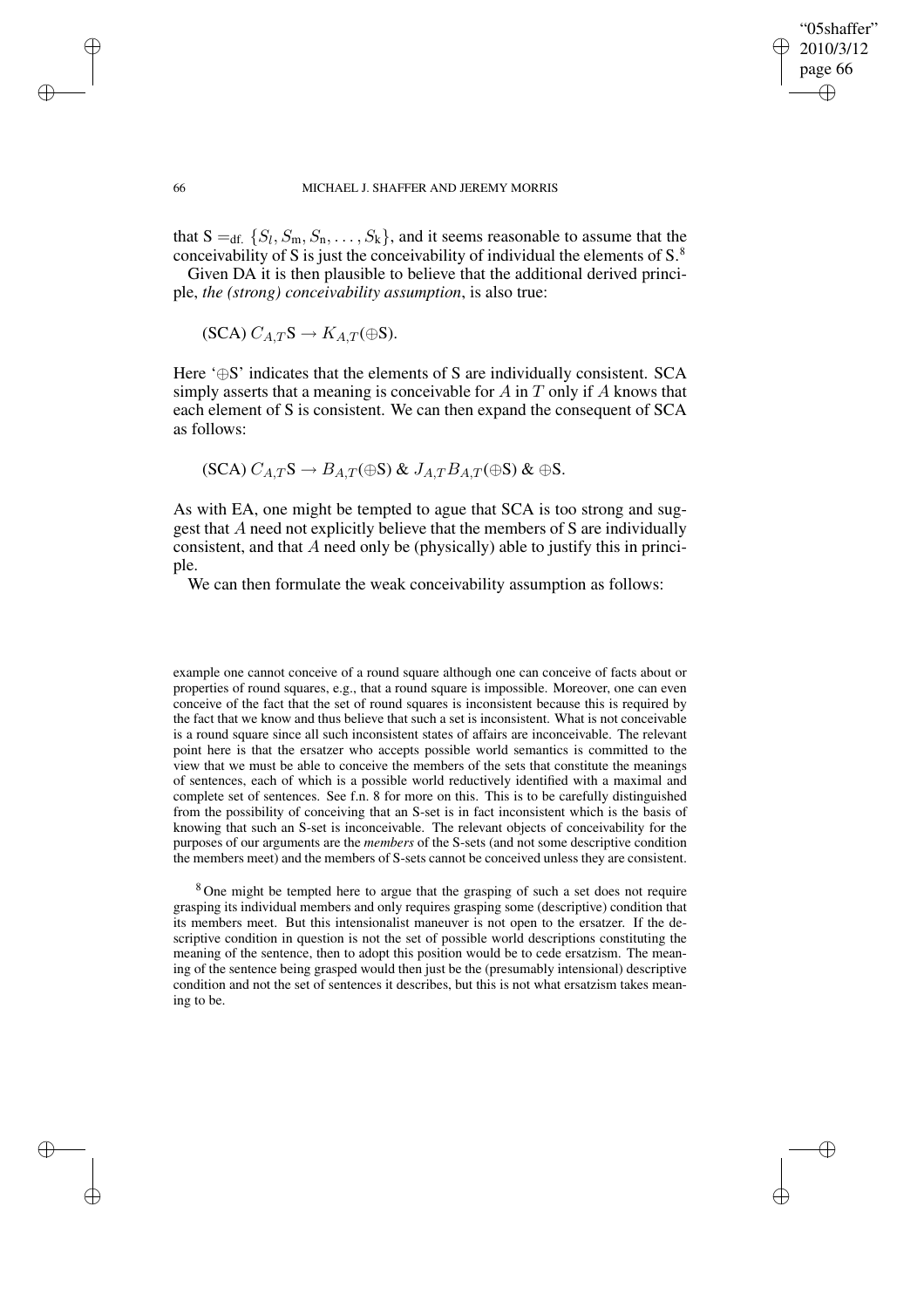#### THE EPISTEMIC INADEQUACY OF ERSATZER POSSIBLE WORLD SEMANTICS 67

"05shaffer" 2010/3/12 page 67

✐

✐

✐

✐

(WCA) 
$$
C_{A,T}S \rightarrow iB_{A,T}(\oplus S)
$$
 &  $\diamondsuit J_{A,T}B_{A,T}(\oplus S)$  &  $\oplus S$ .

✐

✐

✐

✐

This principle should seem rather obviously true when we recognize that conceivability is a success term related to the primitive concept of coherent thought *simpliciter*; having positive doxastic attitudes, such as belief, towards sentences or towards the propositions they express requires that the contents of such beliefs meet some minimal (internal) coherence requirements. Of course, it follows from WCA that  $\oplus$ S, and so we find that, at least in terms of the meanings of declarative sentences, inconsistency is the mark of inconceivability and, by EA" and DA, conceivability is a requirement for successful use of such expressions. The conceivability of these candidate possibilities, however, is not independent of our ability to verify that they are or are not consistent, as that ability seems to, at least in part, constitute the conceivability of those possibilities.<sup>9</sup>

While there may be something like meanings of expressions that are inconceivable but consistent, because they are too complex for us to verify as consistent, it cannot be the case that the meaning of an expression is inconsistent and conceivable. To allow inconsistencies to be conceivable seems blatantly incoherent and we must be able to distinguish the conceivable from the inconceivable if we are to meaningfully use language. So, to put it both strongly and clearly, *successful* conception requires the possibility of consistency determination. Barring then our positing 'magical' methods of consistency verification on the basis of some faculty like imagination, intuition, etc., it seems that it must be physically possible for  $A$  to determine the consistency of the elements of the members of every  $S$  for each  $P$  by some feasible, physically possible, method if she is to successfully use those sentences in communication. Otherwise, for all A knows, P might be mere gibberish and its use may convey no information at all.

 $9$ We want to be clear that the keystone of our argument is the contention that conceivability requires verification of consistency and we think that there are very good reasons to endorse this principle. Most importantly, unless one is willing to admit that inconsistent/impossible objects are conceivable, then it follows that if x is conceivable, then x is consistent. In effect, we regard conceiving as a mental act that requires some vetting of the conceivable from the inconceivable, since otherwise conceivability is of no use to those who defend possible world semantics or any other semantic theory for that matter. Moreover, as we argue in the subsequent paragraph, such vetting is most plausibly explained in terms of consistency verification, as opposed to other sources. For without some such test there is a burden to show by other means that it is not possible to conceive inconsistencies. We do not believe that this is possible, and we refer those respondents who believe that we can conceive inconsistencies to our discussion in f.n. 7 and to Chalmers [24]. In any case, the view that inconsistencies are conceivable is at best controversial and we believe it can thus be set to the side in the absence of any good reason to accept such a radical view of conceivability.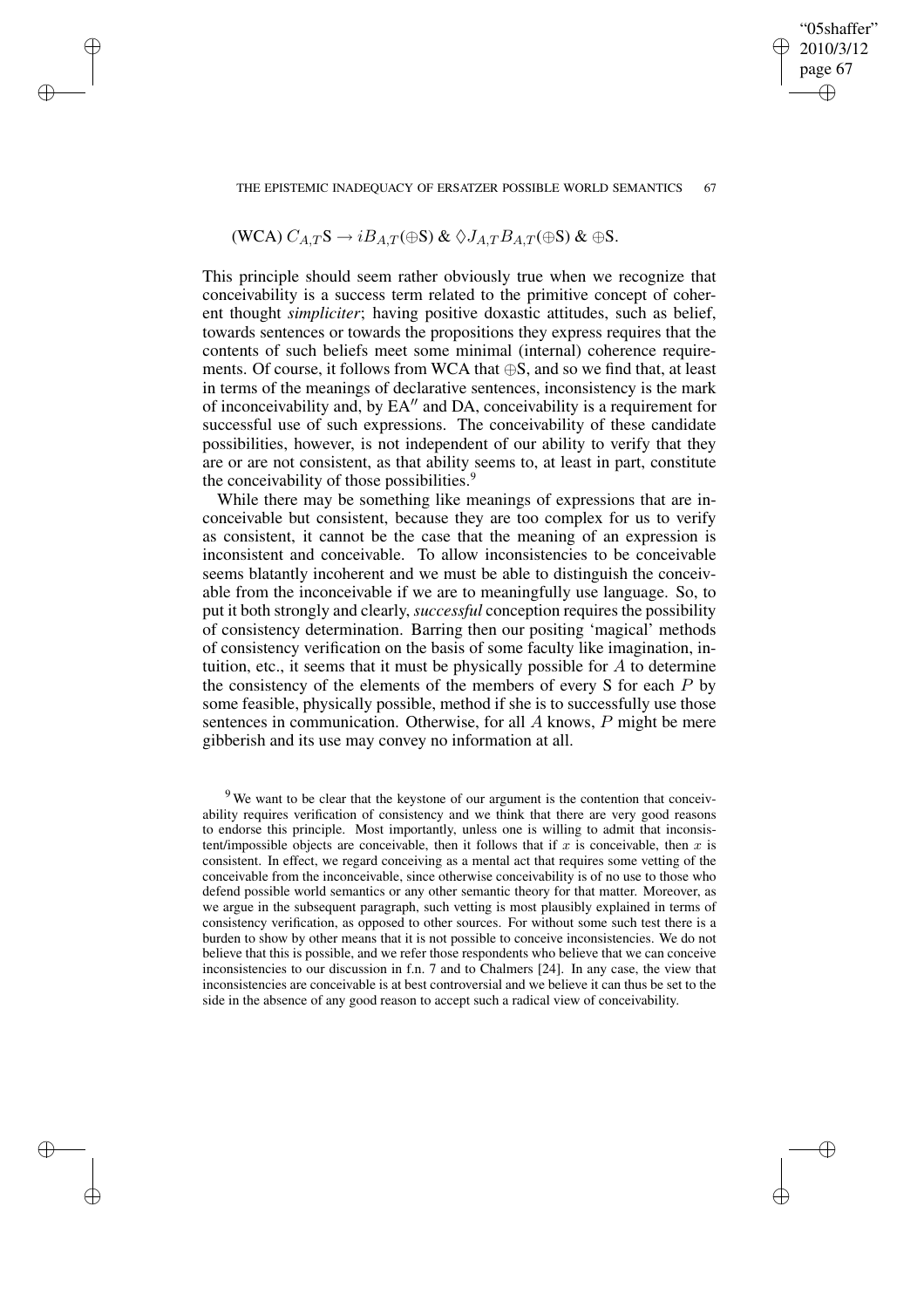"05shaffer" 2010/3/12 page 68

✐

✐

✐

✐

So it follows from EA", DA, and WCA that  $A$  cannot meaningfully use P to communicate if the individual members of S are inconsistent, and it seems plausible to believe that A must at least be able to verify, if not *know*, this about the members of S if she is to successfully communicate information using  $P^{10}$ . Again, for each  $P$ , A must be able to check, or verify, the consistency of each member of the S-set of  $P$  if  $A$  is to be able to use  $\overline{P}$  successfully in communication where that is understood to involve transmitting information contained in the S-set.

One might be tempted to respond that the ersatzer is not exactly committed to EA" and its consequences and this kind of response might take one of two predictable forms. First, one might reject  $EA''$  and hold that meanings are not "in the head" and so the cognitive accessibility requirement that  $EA''$ imposes on speakers is just false. Alternatively, one might simply argue that ersatzists should reject EA<sup>"</sup> altogether in a more basic manner on the basis of deflationary concerns, and simply adopt something like a pseudo-Quinean eliminativism about meanings. In doing so, the ersatzer might just reject cognitive accessibility requirements like EA" lock stock and barrel. These responses to EA are unconvincing for various reasons, and, as we shall see in section 5.2, they do not appear to be viable ways *for the ersatzer* to avoid the main objections to ersatzist semantics that we can now turn our attention to. But first, to sum up, we have seen that in the context of the communicative function of language the conjunction  ${EA'' \& Def. 1 \& Def. 2}$  entails at least that  $iB_{A,T}(\oplus S)$  &  $\Diamond J_{A,T}B_{A,T}(\oplus S)$  &  $\oplus S$ .

### 4. *The Finitude Thesis*

The second condition necessary to derive the objection to ersatzist semantics raised here is *the finitude thesis*. The finitude thesis is a general and wellverified empirical/mathematical claim concerning our finitude and the resulting limitations on our cognitive abilities that follow from our finitude, and, more specifically, in this application, the finitude thesis has radical implications concerning our inability (1) to verify the logical consistency of large sets of particular sentences in computationally feasible times, and (2) to do so for large numbers of sets of sets of sentences.

Although it is somewhat difficult to formalize the finitude thesis itself in a general manner, the basic concept is that the computational powers of actual epistemic agents are finite and radically constrained by available computational resources. In other words, we are not omniscient, we do we have infinite available time in which to execute computations, and we do not have

✐

✐

✐

<sup>10</sup> Otherwise, P would not be a signal in the sense that signals carry *coherent* information.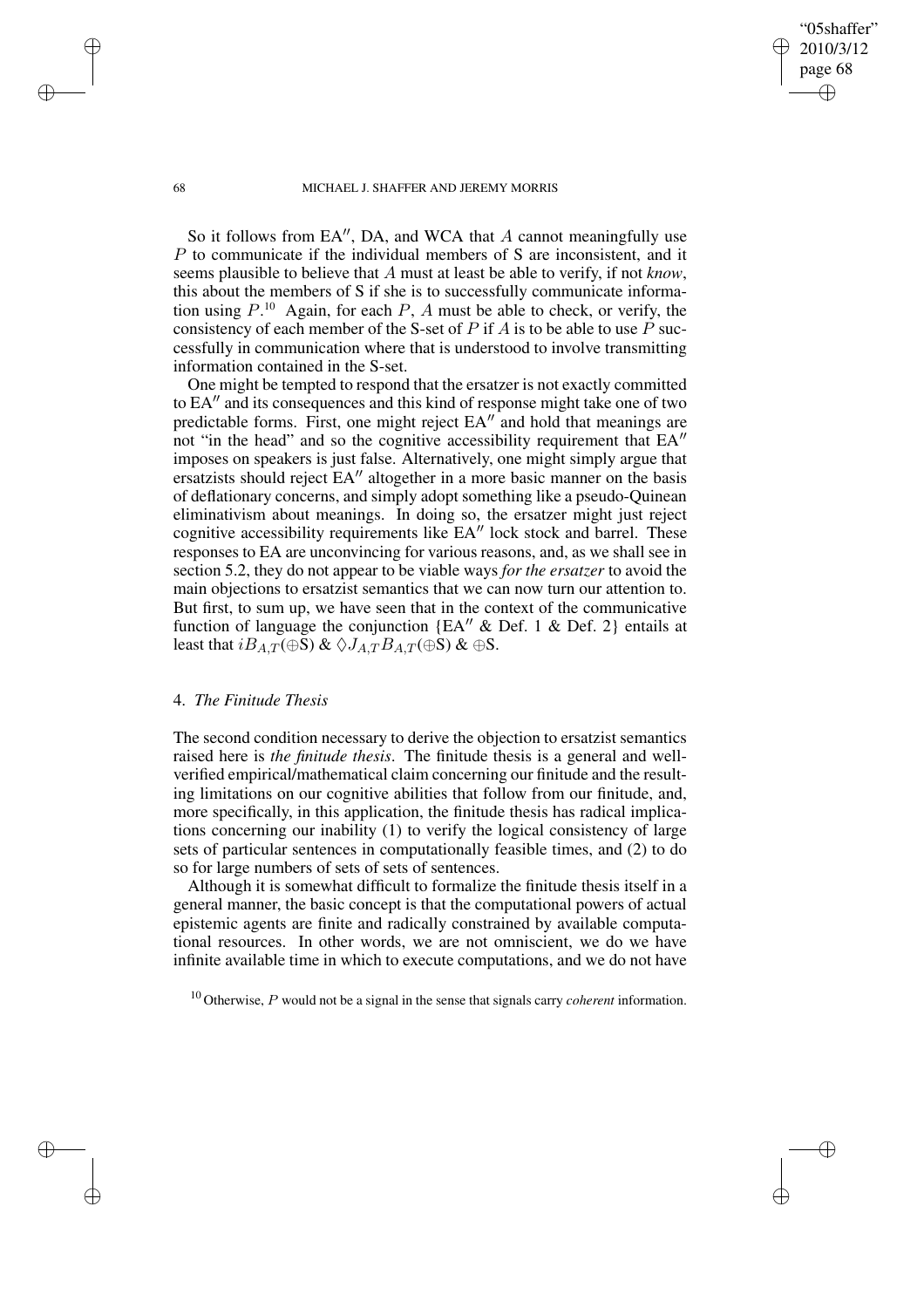✐

unlimited computational resources at our disposal to manage information. In essence, what we would like the finitude thesis to express is the epistemic correlate of the 'ought implies can' principle of ethics. So, informally, we might regard this assumption as being constituted by the claim that:

✐

✐

✐

✐

(FT) Epistemic requirements for actual epistemic agents must be such that they are in principle possible for agents to satisfy.

Interestingly, it turns out that the requirement that we be able to determine the consistency of the members of any given S that follows from Def. 1, Def. 2, and  $EA''$  far exceeds the computational abilities of any human, thus violating FT, and, in point of fact, far exceeds the computational resources available *in the universe* for sets of sentences that are of surprisingly small size. In a related manner the requirement that we be able to check the consistency of large numbers of S-sets that would reflect the linguistic competence of normal language users far exceeds available computational resources. So we will find that FT entails  $\neg C_{A,T}S$  for most S, because we cannot verify that the members of most S are consistent; in other words it will be demonstrated that  $\neg \Diamond J_{A,T} B_{A,T} (\oplus S)$  is true. So, if it is not physically possible for any actual epistemic agent to satisfy the requirements that ersatzist possible world semantics imposes on epistemic agents when that view is conjoined with EA", then that view of semantics cannot be correct if we are successful in communicating.

## 5. *Feasible Epistemological Tasks and Semantics*

Christopher Cherniak [13, 14] has emphasized the point that, even assuming ultra-fast but physically possible instruction execution times, consistency checking problems using truth tables for sets of sentences with as few as 138 independent atomic propositions cannot be effectively solved in times that fall within reasonable estimations of the duration of the universe from its genesis up until now, a time period of approximately  $2 \times 10^{10}$  years.<sup>11</sup> As Cherniak notes,

Given the difficulties in individuating beliefs, it is not easy to estimate the number of logically independent atomic propositions in a typical human belief system, but 138 seems much too low — too "small-minded". Yet suppose that each line of the truth table for the

 $11$  See Thagard [15], chapter 2, for detailed consideration of the difficulties involved in computing coherence/consistency.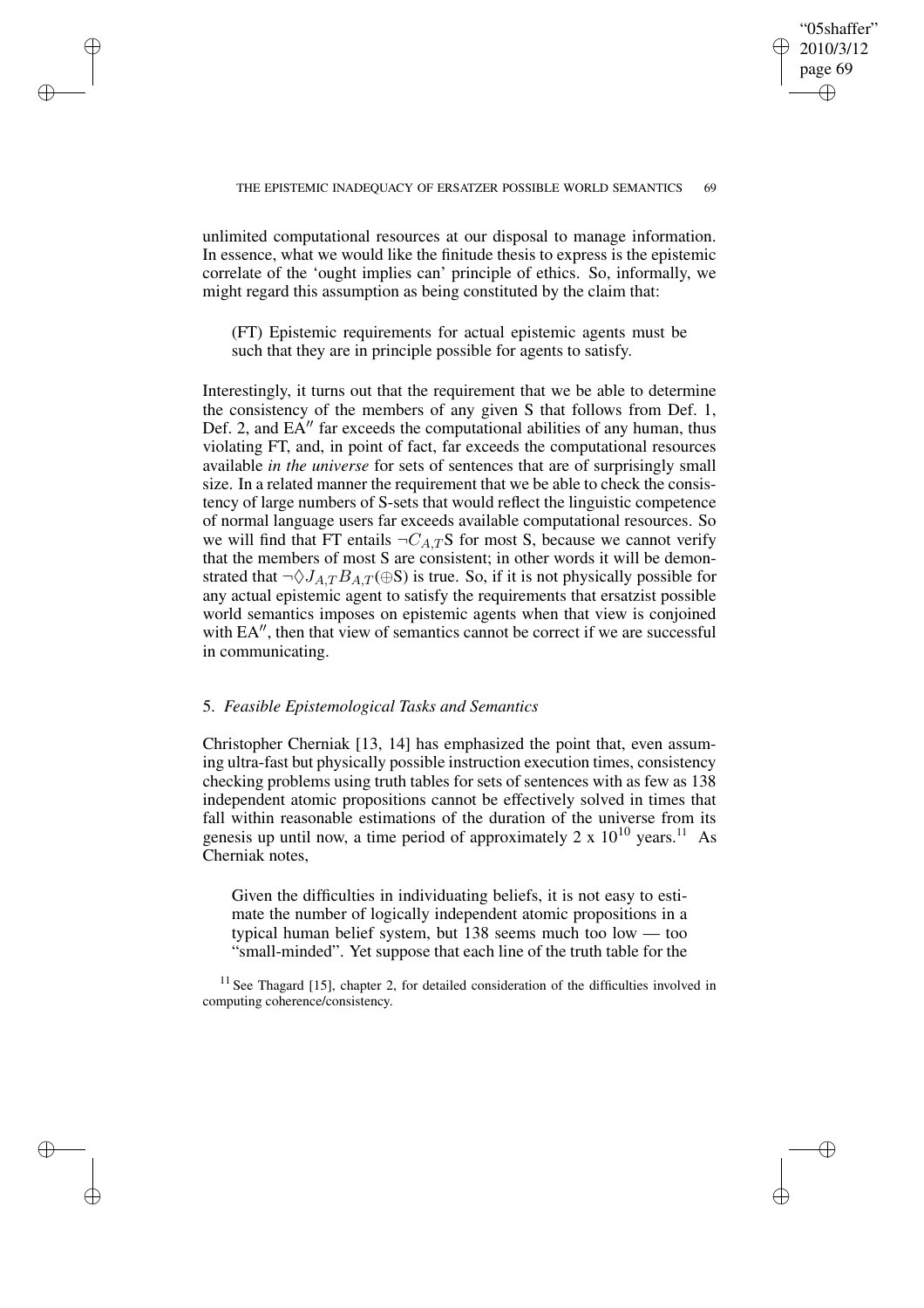"05shaffer" 2010/3/12 page 70

✐

✐

✐

✐

conjunction of all these beliefs can be checked in the time that it takes a light ray to traverse the diameter of a proton, an appropriate cycle time for an ideal computer. At this maximum speed, a consistency test of this very modest belief system would require more time than the estimated twenty billion years from the dawn of the universe to the present (755–756) [13].

If this is true, then possible world semantics and ersatzism *cannot* be a remotely realistic model-theoretic account of the semantics of ordinary languages and even of most artificial languages as no finite agent could *ever* then, as a matter of physical necessity, meaningfully use virtually any linguistic expression of any realistic language in our world, for no such agent could ever, using truth tables, verify the consistency of any model, of any world, the description of which involves even very few independent atomic propositions. This implication, drawn out from the conjunction of possible world semantics and ersatzism, seems to blatantly contradict the facts concerning our ability to meaningfully employ language in spite of the truth of FT, and so by *reductio* either linguistic ersatzism, possible world semantics, or both must be rejected, for surely the *maximal* and consistent state descriptions of the sorts that the ersatzer proposes to identify possible worlds with will contain at least 138 independent atomic propositions. In practice, however, S-sets will be massively larger, and, hence, utterly beyond our cognitive grasp.

Of course, one might immediately object by pointing out that the truthtable method is not the only method available to us for consistency checking. To be sure, if the base logic of  $L_i$  includes the predicate calculus, then we can be sure from Church's [16] and Turing's [17] famous results that there exists no general proof procedure that could accomplish consistency verification in our language in any case; there is no such decision procedure. Other methods, e.g. natural deduction, based on the concept of theoremhood which are not algorithmic, and, hence, not undermined by the Church-Turing thesis, might appear to allow epistemic agents to verify the consistency of particular possible world candidates that are the members of given S-sets. For inconsistent formulas such procedures will never terminate, but there are methods by which we can verify that a given formula is consistent if it is consistent. However, such procedures are typically very inefficient. Moreover, in such cases we cannot reliably distinguish non-terminating proofs from long but terminating proofs.

In any case, we might ask what would be required of epistemic agents if they were to employ such procedures to verify the consistency of the ersatzer worlds that are the meanings of the sentences they competently use. For any meaningful sentence  $P$  that we consider, its S-set will be constituted by a set

✐

✐

✐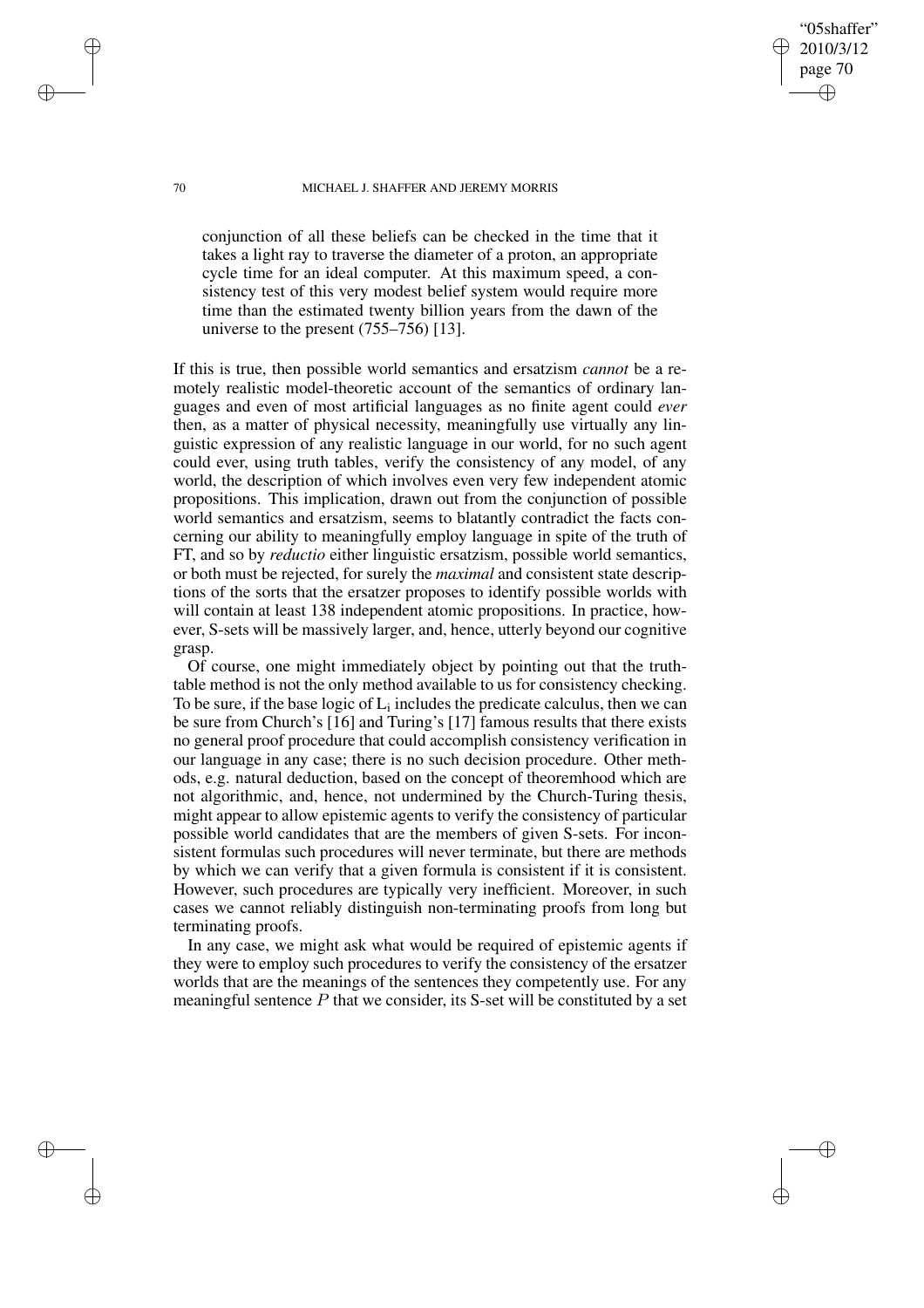✐

#### THE EPISTEMIC INADEQUACY OF ERSATZER POSSIBLE WORLD SEMANTICS 71

of sets of sentences each of which is composed of a maximal conjunction of *n* negated or un-negated atomic sentences of  $L_i$ , thus there will  $2^n$  such conjunctions that A must believe and each of which A must be able to prove to be consistent by some proof method other than the truth table method. With only a little bit of imagination one ought to be able to see that, for any ordinary language and even most artificial languages,  $n$  will be extremely large, and so A will be required to be able to construct a vast number of such consistency proofs. For a language with only 50 atomic propositions, knowing the meaning of a given  $\overline{P}$  would require  $\overline{A}$ 's being able to constructing perhaps as many as  $10^{15}$  such proofs, supposing that we could distinguish non-terminating proofs from long but terminating proofs (so that we could move on to the next proof).

This result is so absurd that little additional commentary seems required to conclude that such proof methods will not suffice to meet the requirements for A to be justified in believing the members of S, but consider the possibility that A could complete 1,000,000 such proofs each day (including reliably rejecting non-terminating proofs). If A could meet this exceptionally high standard, then it would require approximately 3 x  $10<sup>5</sup>$  years to accomplish the task of verifying the consistency of the S-set of one simple sentence of this semantically impoverished language! Considering that the average linguistic competence of speakers of ordinary languages exceeds the correct use of one sentence by many, many, orders of magnitude and that most languages, natural and artificial, are far less impoverished, it would appear that it is not even remotely possible that finite agents can meet the requirements possible world semantics of the ersatzer sort impose on us when conjoined with EA". So, barring the availability of other considerably more powerful and less time consuming consistency checking methods, FT entails that we cannot be justified in believing that the members of S-sets for virtually any P are consistent as the conjunction {EA<sup> $\prime\prime$ </sup> & Def. 1 & Def. 2} requires, because actual A's cannot meet the basic requirement WCA.

## 5.1. *Rejecting Maximality*

✐

✐

✐

✐

In accord with suggestions made by Stalnaker [18], Hintikka [19] and Barwise and Perry [20] one might immediately respond that there is no reason that the ersatzer should not be able to appeal to incomplete or small worlds rather than maximal, or complete, worlds. This would reduce the complexity of the members of the S-sets associated with each  $P$  of  $L_i$ . The suggestion is that we need not treat world descriptions as maximal, or complete, and one might intuitively suppose that this sort of strategy would be desirable in that it would save the ersatzer from the conclusions about the incompatibility of possible world semantics and linguistic ersatzism demonstrated above. If the ways things could have been need not be complete descriptions, then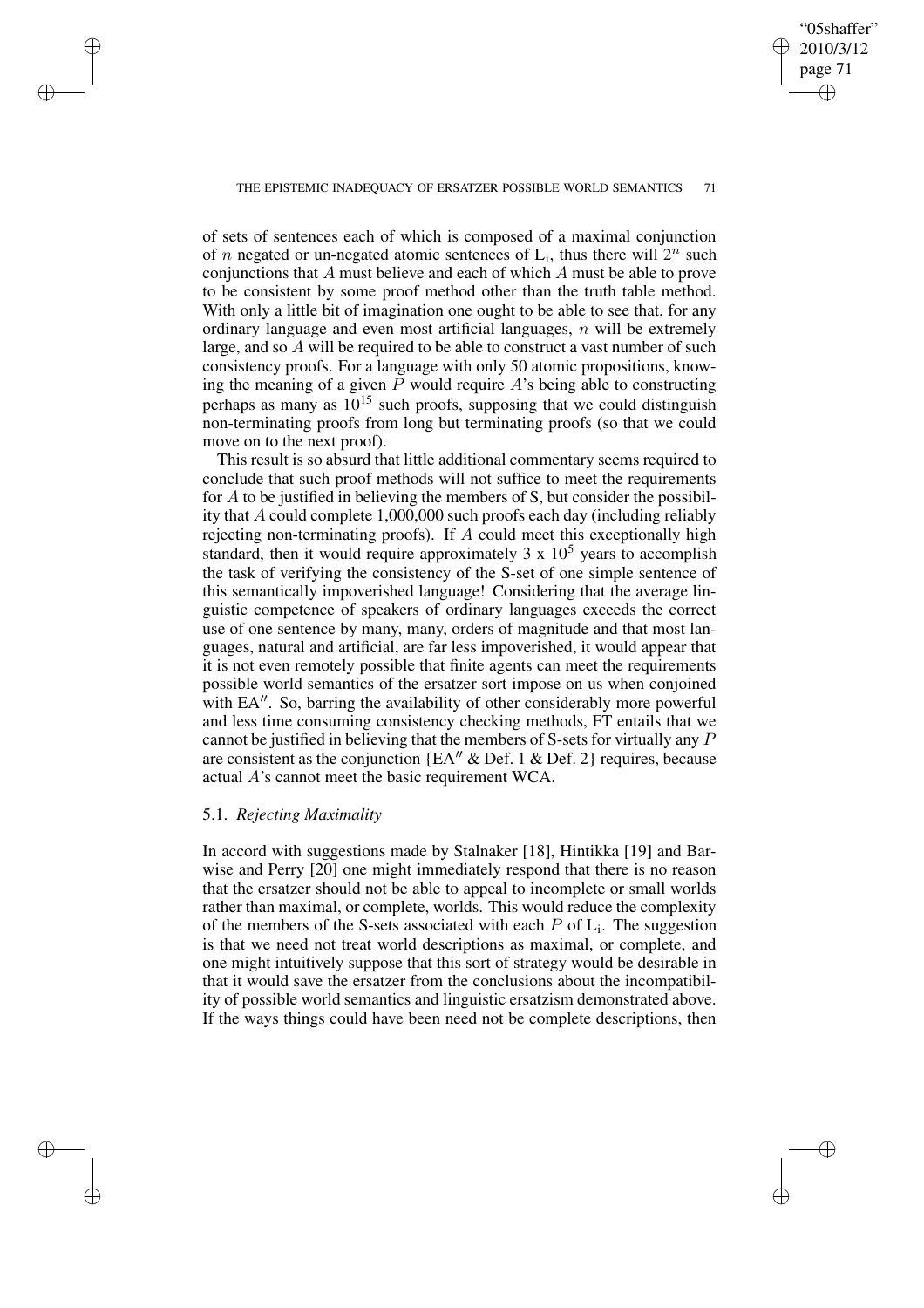"05shaffer" 2010/3/12 page 72

✐

✐

✐

✐

perhaps the descriptions of worlds which meanings are to be identified with could be simplified to the degree that they would be epistemically feasible for us to grasp, and hence ersatzer semantics would be able to satisfy  $EA''$ and FT. But, the conclusion concerning how small worlds would have to be in order to be computationally tractable in the manner described above would rob most languages of their expressive power by limiting many world descriptions to far less atomic components than the 50 or 138 distinct atomic propositions noted in the examples above. There is no doubt that ordinary languages and most artificial languages far exceed such expressive power. So, the suggestion that the fact that some world descriptions are incomplete, plausible as it may seem, will not help the ersatzer to deal with the problems raised here concerning computational feasibility. Moreover, it would not appreciably reduce the number of S-sets needed for a complete semantics for a given language  $L_i$ , and so would still require of  $A$  that she be capable of checking the consistency of the members of vast numbers of S-sets; far more than any agent could even in principle possibly ever produce. So, if the ersatzer cannot legitimately reject  $EA^{n}$ , then, by *reductio*, either Def. 1 or Def. 2 or both must be rejected.

# 5.2. Why the Ersatzer Cannot Just Reject EA"

This problem should be taken quite seriously by the ersatzer, and its gravity is accentuated in virtue of the fact that, despite appearances to the contrary,  $EA''$  is an extremely plausible, albeit strong, epistemic constraint of theories of meaning. However, as we saw in section 4, the ersatzer might argue that his position has been saddled with a view that he rejects. However, this is not really the case. More importantly, there are good reasons to believe that EA<sup> $\prime\prime$ </sup> is *indispensable* for those who would accept Def. 1 and Def. 2. If this is so, then it is not the case that the ersatzer can avoid the problem by simply rejecting EA". But why might one even suspect that this is the case?

Recall that there are two more or less obvious ways in which an ersatzer might try to avoid the computational problems that afflict ersatzer worlds noted above. First, the ersatzer might reject EA" and hold that meanings are not "in the head" and that the minimal cognitive accessibility requirement that  $EA''$  imposes on speakers is just false. This is just the sort of externalist tactic defended by Putnam and others. Alternatively, the ersatzer might simply reject EA<sup>"</sup> altogether on the basis of deflationary concerns, and simply adopt something like a pseudo-Quinean eliminativism about meanings. In doing so, the ersatzer might just reject cognitive accessibility requirements like  $EA''$  lock stock and barrel by rejecting the view that there are meanings at all.

✐

✐

✐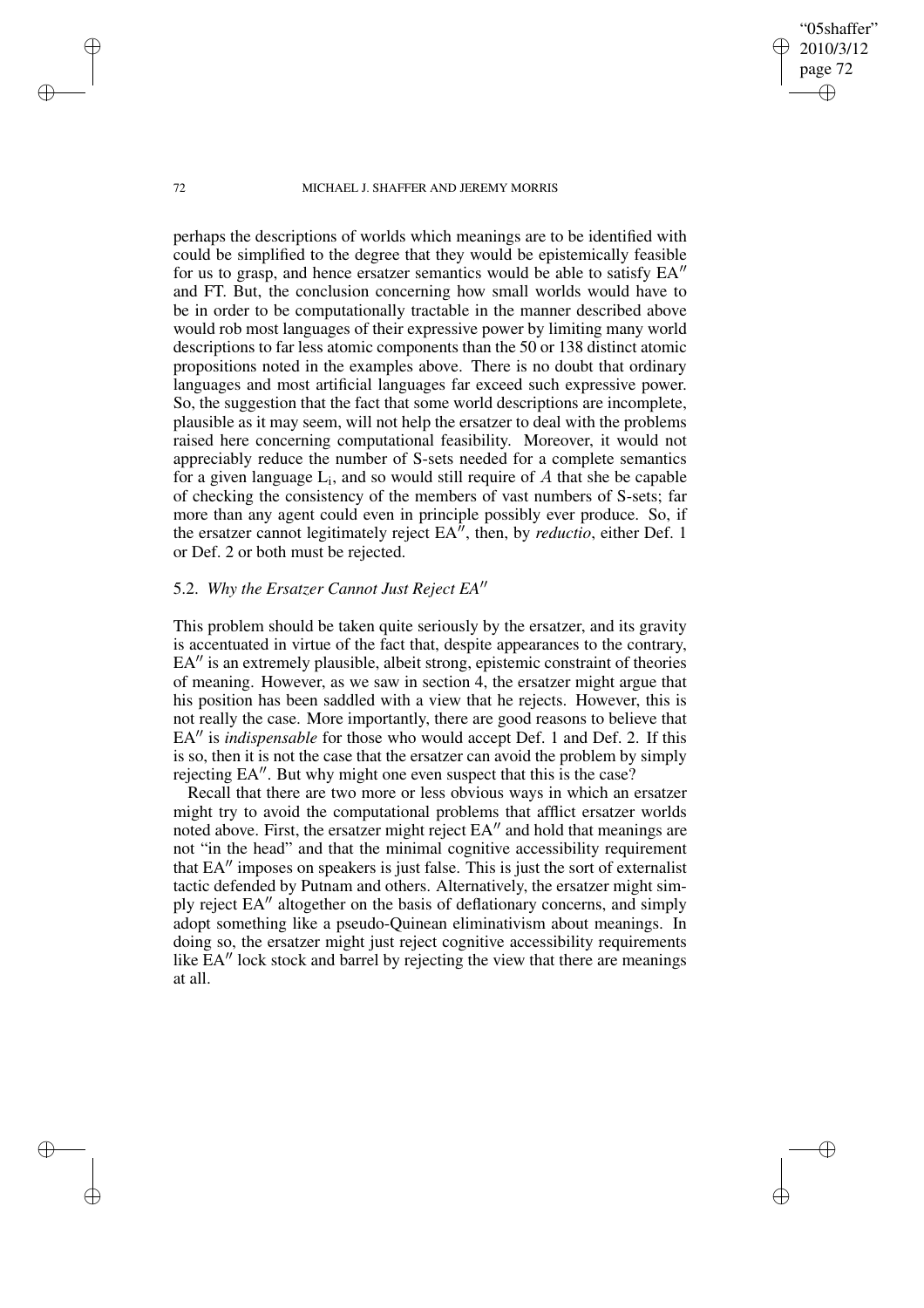## "05shaffer" 2010/3/12 page 73 ✐ ✐

✐

✐

#### THE EPISTEMIC INADEQUACY OF ERSATZER POSSIBLE WORLD SEMANTICS 73

✐

✐

✐

✐

First, in response to the Putnam-inspired externalist suggestion, it should be obvious that the ersatzer cannot really appeal to this tactic without ceding ersatzism itself. One of the chief motives behind the introduction of ersatzism was to avoid accepting externalistic realism about possible worlds like the view defended by David Lewis [21]. For the ersatzer's to respond against EA" in this manner would simply be a case of giving up Def. 2. So, rejecting EA" by claiming that meanings are not "in the head" but that meanings exist does not work. The sentences that constitute the meanings must be somewhere, and they must be such that they are cognitively accessible to language users (even if only implicitly so). The second, Quinenan, response, that there are no meanings at all, similarly cannot be coherently adopted by the ersatzer as that also would also require directly ceding Def. 2. If there are no meanings, then meanings certainly cannot be maximal and consistent sets of sentences.

Note that the ersatzer's commitment to  $EA''$  is not a matter of meaning internalism alone, although it does seem that most ersatzers are committed to some form of that view. Rather, the ersatzer is committed to a form of realism, albeit an unusual one. They appear to be linguistic realists in some manner or other, but cannot by their own lights plausibly be Platonists or naturalistic externalists. So if ersatzers are not semantic internalists, then it is hard to see how their view does not just turn out to be a form of eliminativism, and this does not make sense given Def. 2. So, the ersatzer does seem to be committed to EA", and there does not seem any obvious way around this that preserves the ersatzer's deflationary motives while retaining Def. 2. Even if these metaphysical worries that derive from the ersatzer's deflationary motives could be adequately resolved, it seems that rejecting  $EA''$  while retaining Def. 2 entails that Def. 1 is irrelevant to natural language semantics because of the FT, and so the conjunction of Def. 1 and Def. 2 cannot be a part of a realistic theory of communication. Following Davidson [22], this appears to a serious criticism of such theories, as if it is true, then ersatzer possible world semantics is irrelevant to real cases of communication.

### 5.3. *Grasping Some Worlds and Linguistic Competence*

Another possible manner in which linguistic ersatzers might plausibly try to avoid the results derived above is by claiming that linguistic competence requires only that one grasp *some* of the possible worlds that are elements of the meaning of a given declarative sentence as per the relevant definitions noted above. This would obviously reduce the number of consistency verifications that a competent speaker would need to perform. However, it should be clear that this is essentially to concede the spirit of Def. 1. This is the case because then there is nothing that corresponds to *the* meaning of a sentence. There will be many meanings for any declarative sentence, many of which —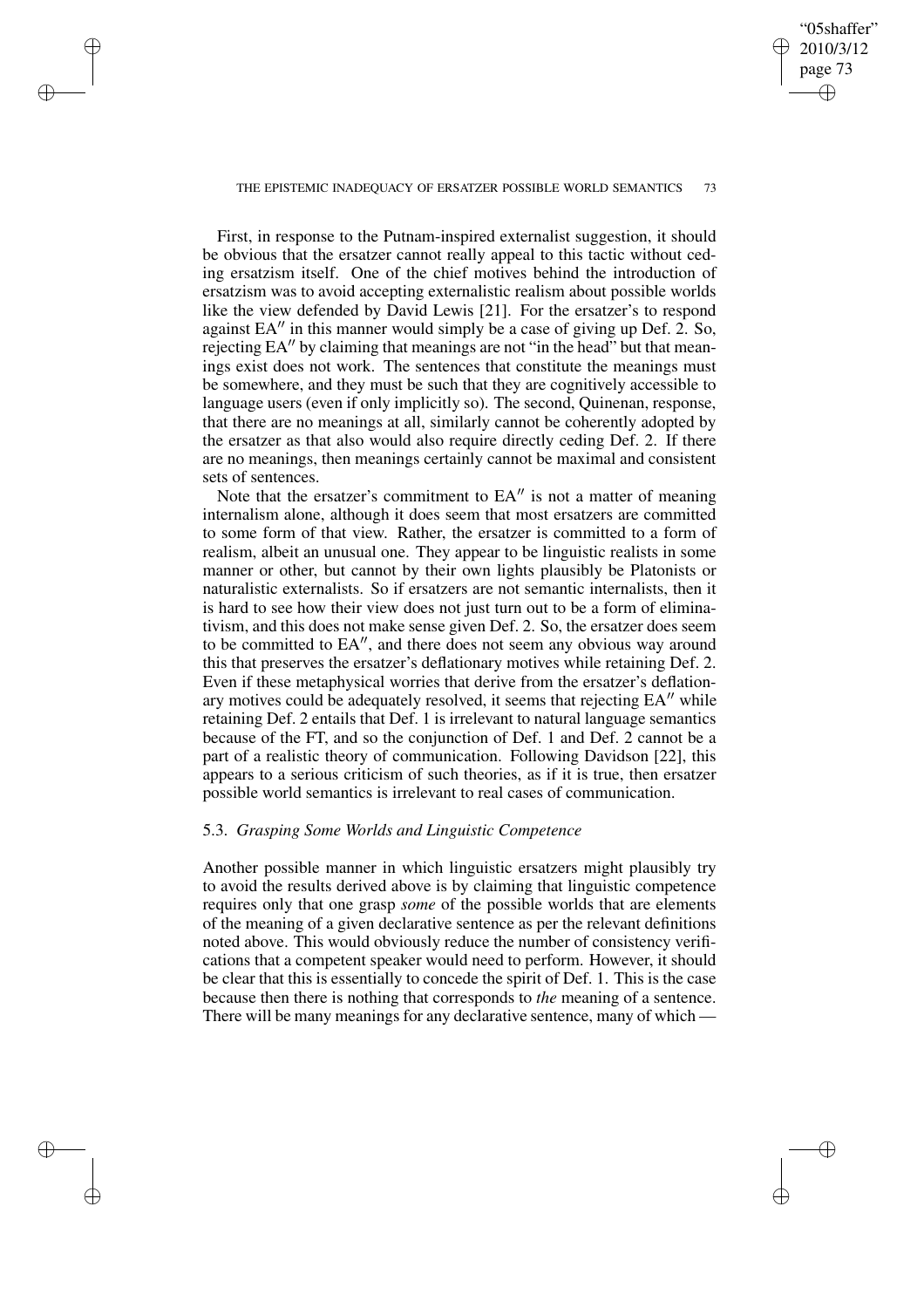"05shaffer" 2010/3/12 page 74

✐

✐

✐

✐

presumably — would be adequate for understanding. Each of these would be constituted by a sub-set of the possible worlds at which the sentence is true. Nevertheless, there is some intuitive plausibility to this suggestion. If one needs only to grasp *some* of the possible worlds at which a sentence is true in order to communicate adequately using a given sentence, then the epistemic task required for linguistic competence is of course reduced. The problem, however, with this suggestion is that it is quite clearly intolerably vague. Absent some principled suggestion concerning which and how many worlds must be grasped in order to use a sentence competently this suggestion cannot even be seriously evaluated. Certainly, one must suspect that linguistic competence would require grasping at least a large number of possible worlds in order to know when uses of a given sentence are appropriate and that it must involve grasping some reasonable number of canonical worlds corresponding to typical usages. However if this is true, then even if the vagueness of this line of response could be eliminated it is not clear that it would solve the ersatzer's problem because as long as competence requires grasping even reasonably large numbers of possible worlds the view will be unrealistic due to the sorts of computational restrictions discussed above.

## 6. *Conclusion*

Given these modest results, one might be tempted to accept that possible world semantics ought to be given up so that linguistic ersatzism could be retained, but then it is hard to see what purpose the ersatzist's doctrine is to serve, for the main aim of appealing to possible worlds in the first place was to provide a philosophical analog for the models of formal model-theoretic semantics in the context of various languages, natural and otherwise. So, it would seem that the ersatzer's view seems doomed to failure as a realistic theory of semantics due to our finitude. Perhaps ersatzer's might claim that their view is not meant to be a cognitively realistic theory of semantics, but then one must wonder what it is useful for.<sup>12</sup> In any case, it seems that neither that doctrine nor possible world semantics may, in point of fact, be worth salvaging as anything but an overly complex abstraction. As the

✐

✐

✐

 $12$  Ersatzer's might do well to look at Fox and Lappin [23] as a possible way to avoid some of the problems of computational tractability they appear to face. We are not hopeful that this will eliminate the main problems noted here, but that is a discussion requiring another paper. Also, it would be interesting to examine the issue of whether the worries raised about computational complexity here apply or do not apply to model-theoretic semantics in general.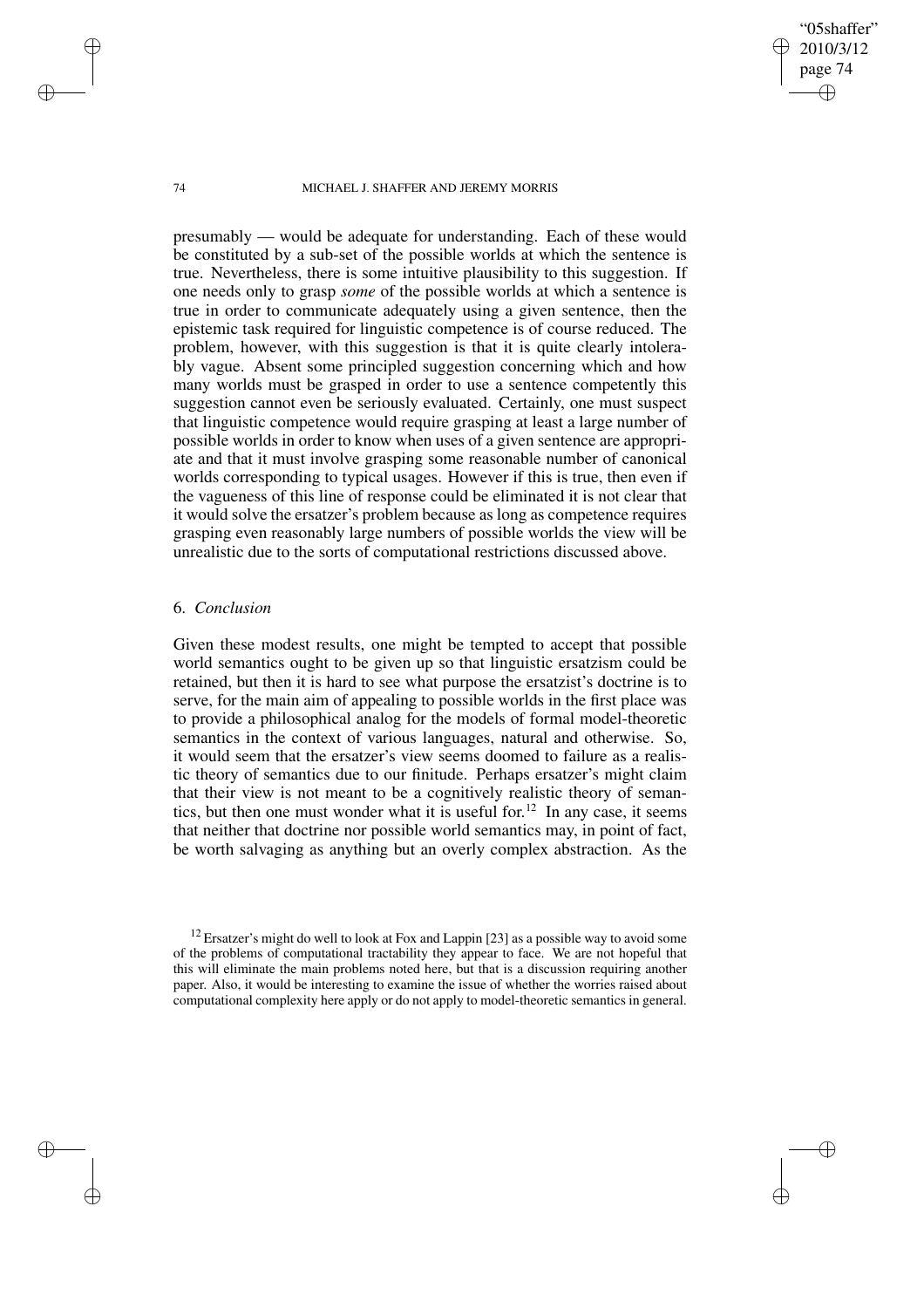## "05shaffer" 2010/3/12 page 75 ✐ ✐

✐

✐

#### THE EPISTEMIC INADEQUACY OF ERSATZER POSSIBLE WORLD SEMANTICS 75

finitude thesis enjoys considerable support from both empirical and mathematical sources and  $EA''$  is implicitly assumed in ersatzer semantics this result appears to be a resilient one.

✐

✐

✐

✐

Michael J. Shaffer: Department of Philosophy (CH 365) St. Cloud State University 720 4th Ave. South St. Cloud, MN 56301 USA E-mail: shaffermphil@hotmail.com

> Jeremy Morris: Department of Philosophy Ellis Hall 220 Ohio University Athens, OH 45701 USA E-mail: morrisj6@ohio.edu

# **REFERENCES**

- [1] David Lewis. General Semantics. *Synthese* 22: 18–67, 1970.
- [2] Max Cresswell. *Semantical Essays*, Kluwer, Dordrecht, 1988.
- [3] Clarence Irving Lewis. *An Analysis of Knowledge and Valuation*, Open Court Publishing, La Salle, 1947.
- [4] Rudolph Carnap. *Meaning and Necessity*, University of Chicago Press, Chicago, 1947.
- [5] Jaakko Hintikka. *Models for Modalities: Selected Essays*, D. Reidel, Dordrecht, 1969.
- [6] Richard Montague. *Formal Philosophy*, Yale University Press, New Haven, 1974.
- [7] Ludwig Wittgenstein. *Tractatus Logico-Philosophicus*, Routledge, London, 1922/1961.
- [8] Karl Popper. *The Logic of Scientific Discovery*, Harper & Row, New York, 1959.
- [9] John Pollock. *Language and Thought*, Princeton University Press, Princeton, 1982.
- [10] Nathan Salmon. Is De Re Belief Reducible to De Dicto? In *The Canadian Journal of Philosophy*, *Supplementary Volume 23: Meaning and Reference*, The University of Calgary Press, Calgary, 1997.